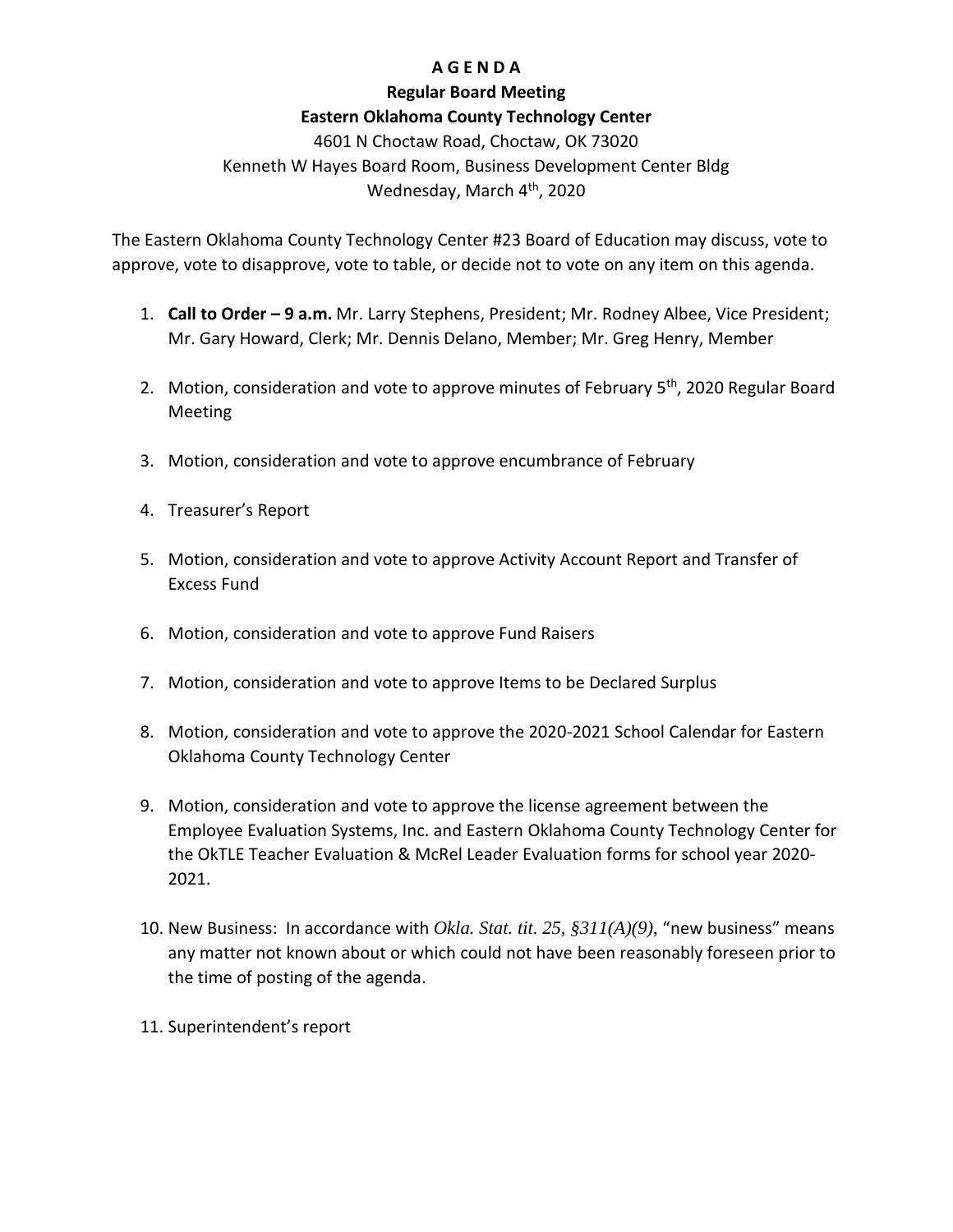Agenda March 4th, 2020

Page 2

Proposed Executive Session for the purpose of discussing the following so the board can return to open session and take action pursuant to Executive Session Authority: *Okla. Stat. tit. 25, §307(B)(1),(3) and (7).* The following items are proposed for discussion during the Executive Session:

- a. Resignation of Jennifer Burch, (Retirement); Lynn Largent, Pre Engineer Instructor; Larry Dillman, Maintenance
- b. Employments as Listed on Personnel Report Attachment A
- c. Re-Employment of Certified Personnel
- d. Re-Employment of Non-Certified Personnel Staff
- 12. Motion and vote to convene in Executive Session
- 13. Motion and vote to return to Open Session
- 14. Board President's Statement of Executive Session Minutes
- 15. Motion, consideration and vote to approve, disapprove or table the following:
	- a. Resignation of Jennifer Burch (Retirement), Lynn Largent, Pre-Engineer Instructor; Larry Dillman, Maintenance
	- b. Employments as Listed on Personnel Report Attachment A
	- c. Re-Employment of Certified Personnel
	- d. Re-Employment of Non-Certified Personnel Staff
- 16. Board Comments
- 17. Motion and vote for approval to Adjourn
- Agenda Posted: Monday, March  $2^{nd}$ , 2020 by 1 o'clock p.m. Front door of Business Development Center building

Posted by:

 Minutes Clerk The next Regular meeting of the Board is: Wednesday, April 8<sup>th</sup>, 2020 9:00 a.m. Kenneth W Hayes Board Room